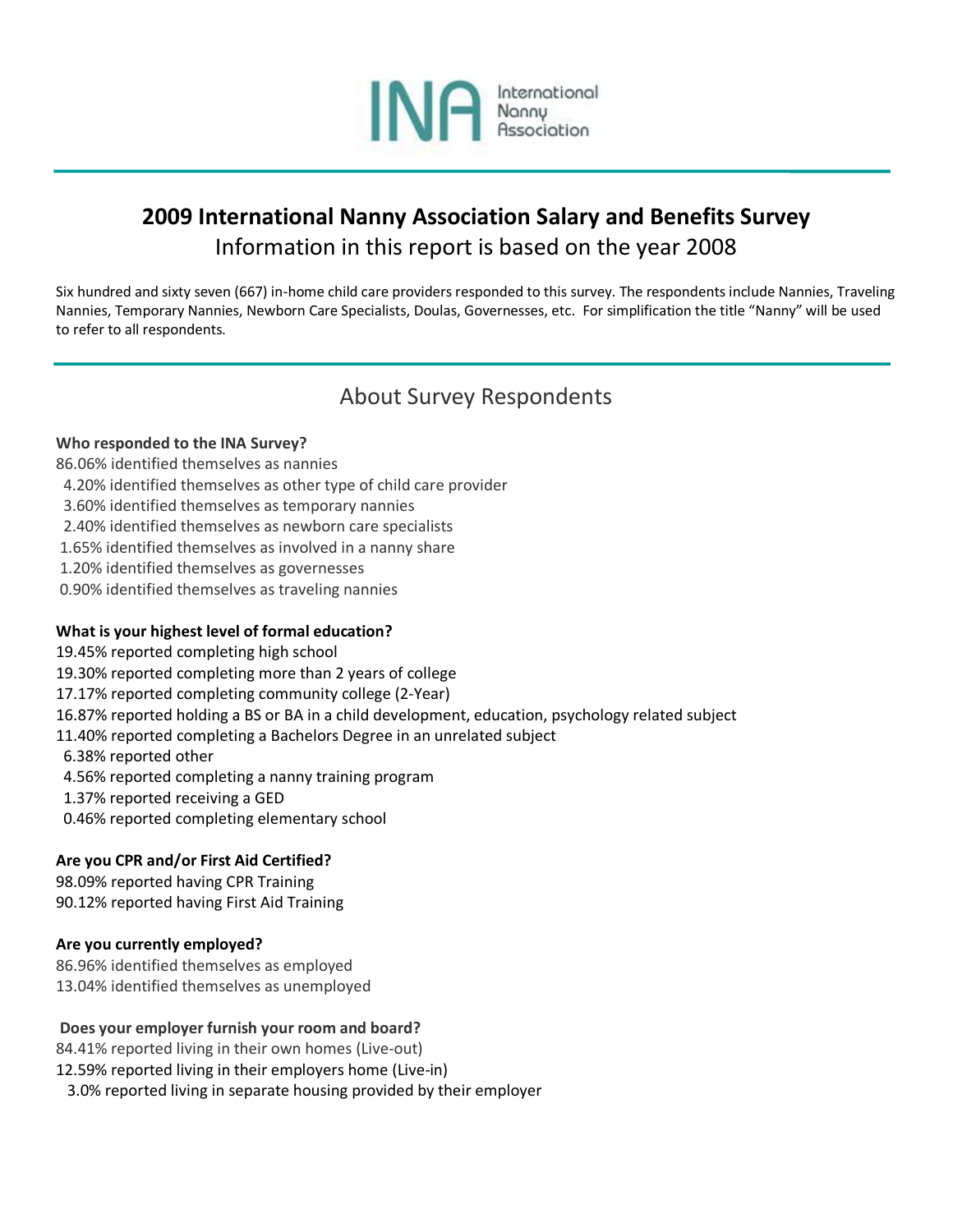

#### **How many years have you worked as a nanny?**

19.34% had 10 to 15 years experience 13.94% had 4 to 5 years experience 12.29% had 7 to 10 years experience 11.84% had 5 to 7 years experience 11.24% had 15 to 20 years experience 7.95% had 20 plus years experience 7.65% had 3 years experience 6.60% had less than one year experience 5.10% had 2 years plus experience 4.05% had 1 year plus experience

### **How many nanny positions have you held that lasted longer than two (2) years?**

- 30.81% reported having one long-term position
- 24.35% reported having two long-term positions
- 22.26% reported having three long-term positions
- 10.65% reported having four long-term positions
- 8.87% reported having five or more long –term positions
- 3.06% reported having eight or more long-term positions

### **How long have you worked for your present employer?**

35.08% reported being employed by their current employer for less than 1 year 22.34% reported being employed by their current employer one year plus 13.94% reported being employed by their employer two years plus 11.39% reported being employed by their current employer three years plus 7.95% reported being employed by their current employer 4 to 5 years 5.25% reported being employed by their current employer for 5 to 7 years 2.85% reported being employed by their current employer for 7 to 10 years 1.20% reported being employed by their current employer more than 10 years

#### **How many children are presently in your care?**

46.03% reported caring for 2 children 29.24% reported caring for only 1 child 19.19% reported caring for 3 children 7.05% reported caring for 4 or more children

### **What is the age group of the children in your care?**

41.38% reported caring for children aged 3 to 5 35.53% reported caring for children aged 5 to 9 32.68% reported caring for children aged 2 to 3 22.64% reported caring children aged 1 to 2 17.09% reported caring for children 6 months to one year of age 13.49% reported caring for pre-teens 11.39% reported caring for children less than 6 months of age 6.15% reported caring for teenagers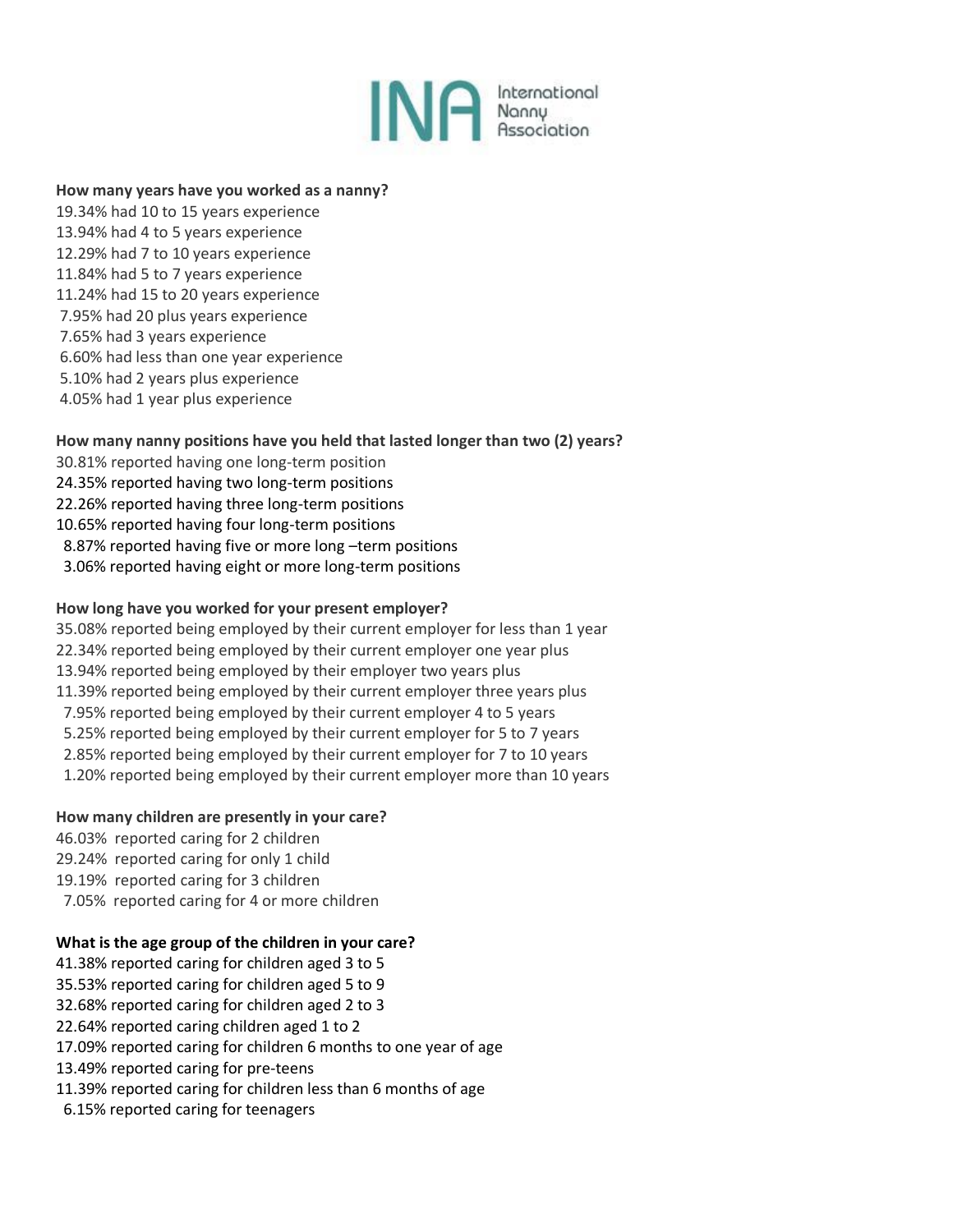

### **Are you currently caring for multiples or special needs children?**

- 91.97% reported caring for singleton(s)
- 37.70% reported caring for a set of twins
- 6.93% reported caring for children with special needs
- 1.73% reported caring for a set of triplets
- 0.16% reported caring for a set of quads

**How did you find your current position?**

45.88% reported using a local nanny placement agency

16.34% reported using a local Internet job site or online classified

- 15.14% reported using a word of mouth referral –networking
- 8.70% reported using an option that was not listed on the survey
- 6.30% reported using a national Internet recruiting site
- 3.6% reported using a nationwide placement agency
- 2.55% reported using a newspaper advertisement
- 1.55% reported using a local bulletin board

## Nanny Salaries

### **What was your gross (pre-tax) weekly salary in 2008?** (Some respondents are part-time employees)

10.79% reported earning \$300 or less per week

- 10.04% reported earning \$500 per week
- 9.15% reported earning \$600 per week
- 8.25% reported earning other
- 7.20% reported earning \$700 per week
- 7.20% reported earning \$550 per week
- 7.05% reported earning \$650 per week
- 6.00% reported earning \$850 per week
- 5.85% reported earning \$350 per week 5.40% reported earning \$450 per week
- 5.25% reported earning \$400 per week
- 4.80% reported earning \$800 per week
- 4.80% reported earning \$750 per week
- 3.60% reported earning \$950 per week
- 2.55% reported earning \$1000 per week
- 2.10% reported earning \$900 per week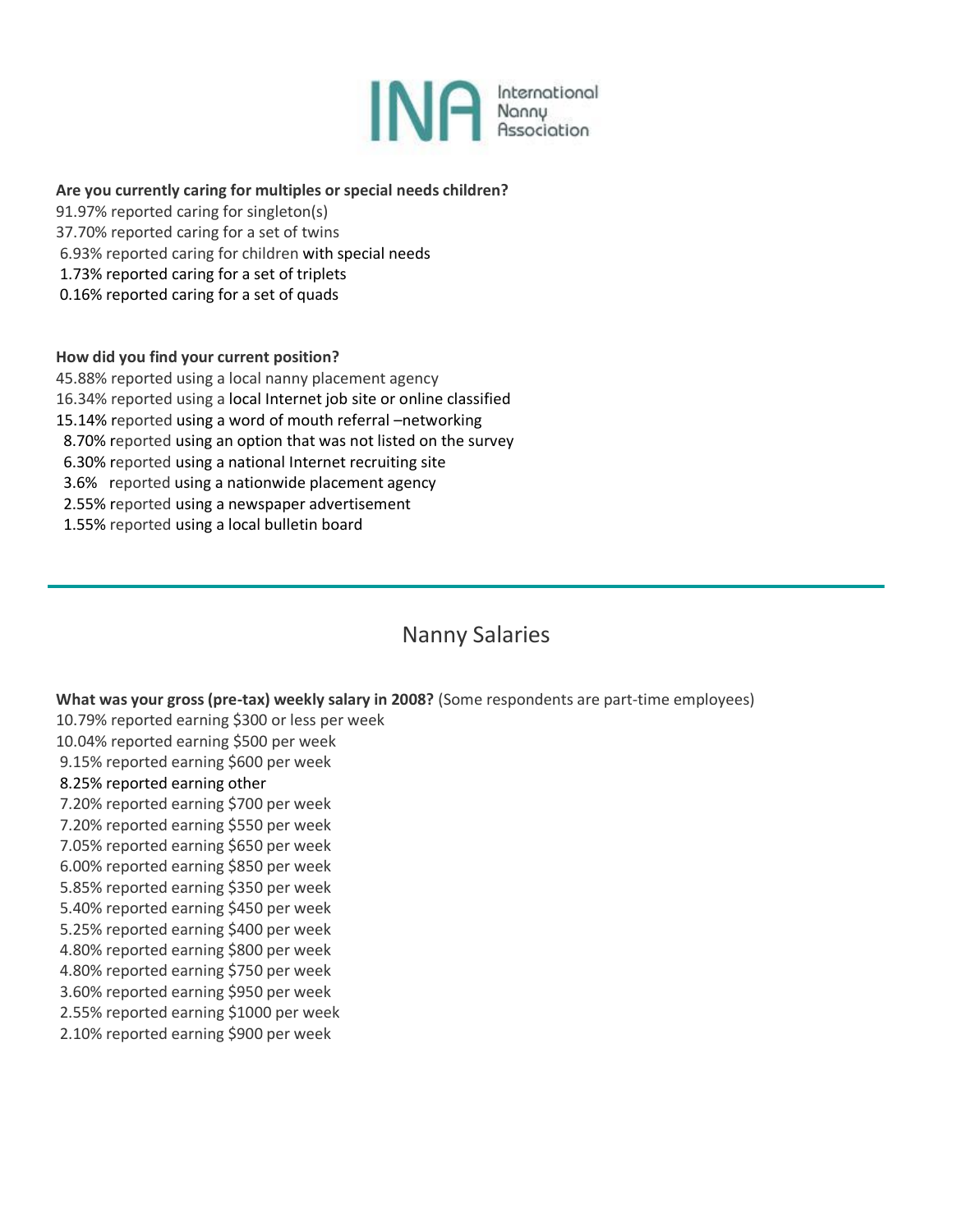

### **What is the profile of your employer family?**

66.16% reported working for a professional couple 11.64% reported working for a couple where one or both parents work from home 10.72% reported working for a couple where one parent is a professional/and one parent is at home 3.83% reported working for an independently wealthy individual or family 3.83% reported working for a professional single parent 1.99% reported working for a divorced couple with shared custody 1.07% reported working for a nationally known celebrity 0.46% reported working for a locally known celebrity 0.31% reported working for an internationally known celebrity

**Is your employer withholding and reporting your payroll taxes?** 61.48% reported employers withholding both federal and state taxes 27.49% reported employers not withholding any employment taxes 5.59% reported employers withholding federal taxes only 0.60% reported employers withholding state taxes only 4.83% reported other

### **What benefits does your employer provide?**

- 63.19% reported receiving paid national and religious holidays
- 61.51% reported receiving paid sick days
- 46.72% reported receiving 2 weeks paid vacation
- 33.95% reported receiving reimbursement for use of my vehicle
- 33.61% reported receiving use of an employer furnished vehicle
- 29.08% reported receiving paid personal days
- 26.39% reported receiving more than 2 weeks paid vacation
- 17.31% reported receiving 100% paid health insurance
- 12.94% reported receiving 1 week paid vacation
- 12.27% reported receiving cell phone allowance
- 11.93% reported receiving 50% paid health insurance
- 11.60% reported receiving membership to a health or country club
- 9.58% other
- 6.55% reported receiving paid registration and/or travel expense to professional conferences
- 4.87% reported receiving retirement plan contributions
- 4.71% reported receiving employer paid dues to a professional association
- 4.37% reported receiving employer paid continuing education or college courses
- 3.19% reported receiving disability insurance
- 1.01% reported receiving a clothing allowance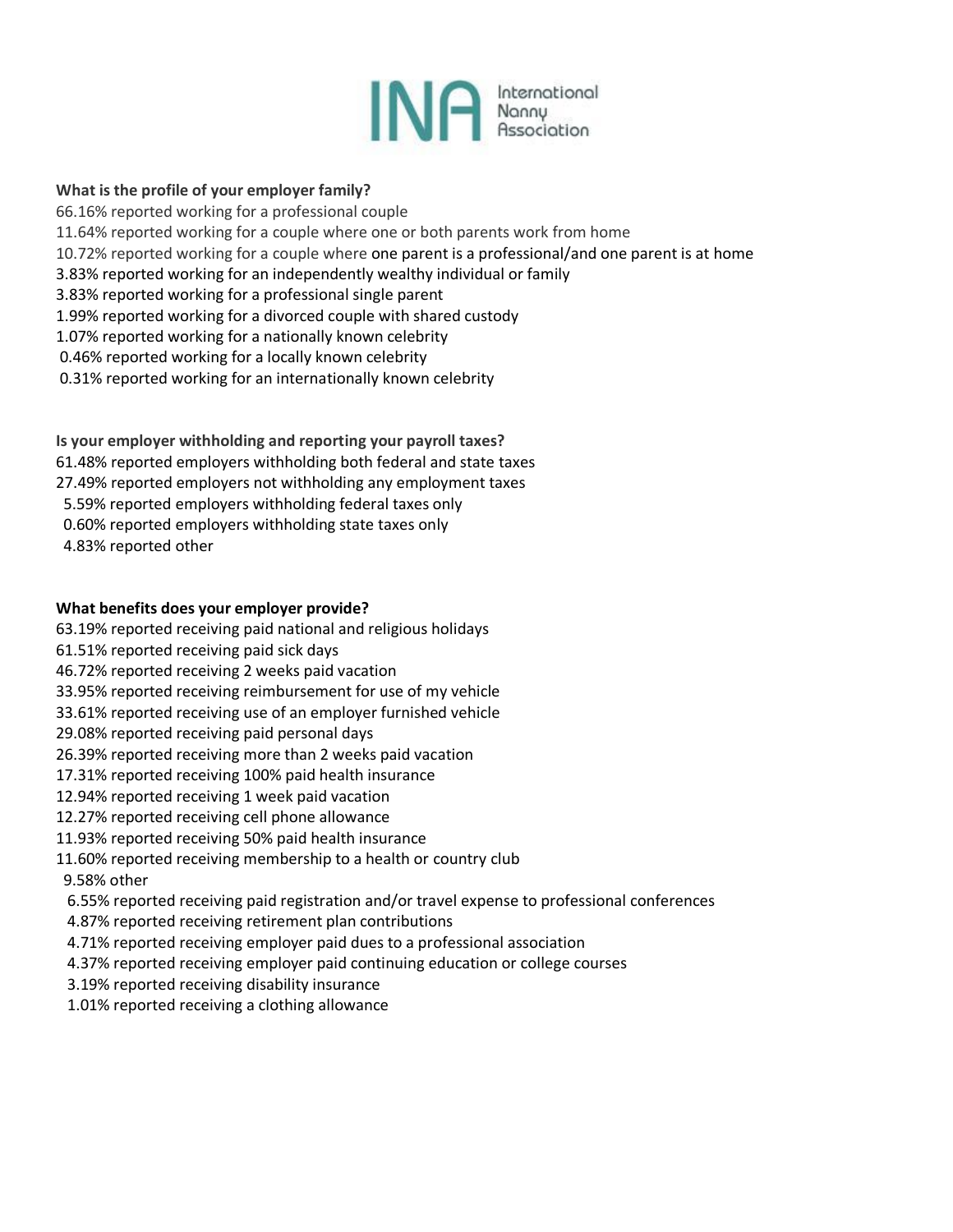

### **What is your hourly rate of pay for baby-sitting or working on temporary (short-term) assignments?**

- 23.51% reported earning \$15.00 per hour 19.27% reported earning \$20.00 per hour 14.64% reported earning \$12.00 per hour 13.87% reported earning \$10.00 per hour 10.79% reported other than the options the survey offered 7.90% reported earning \$18.00 per hour 7.32% reported earning \$14.00 per hour
- 1.16% reported earning \$8.00 per hour
- 0.77% reported earning \$6.55 per hour (Federal minimum wage)
- 0.77% reported earning \$7.00 per hour

#### **Live-Out Nannies: How are you compensated if you stay overnight to care for the child/children?**

- 21.83% reported receiving \$100 per night additional compensation
- 14.48% reported receiving \$50 per night additional compensation
- 15.28% reported receiving no additional compensation
- 11.31% reported receiving \$150 per night additional compensation
- 8.53% reported receiving \$75 per night additional compensation
- 3.97% reported receiving \$125 per night additional compensation
- 24.60% reported receiving other types of compensation

### **Live-Out Nannies: What is your rate of pay if you travel with your employer family?**

- 63.04% reported they do not travel with their employer family
- 13.13% reported receiving no additional compensation
- 7.69% reported receiving other types of compensation
- 4.69% reported receiving an additional \$150 per day
- 4.13% reported receiving an additional \$100 per day
- 2.06% reported receiving an additional \$50 per day
- 2.06% reported receiving an additional \$125 per day
- 1.50% reported receiving an additional \$75 per day

### **When your employer doesn't need you to work, do they pay you for the time you have off?**

- 73.53% reported they are paid their normal salary
- 14.53% reported that if they aren't needed, they don't get paid
- 7.96% reported that they are asked to make up the childcare hours
- 3.98% reported other

**Did you receive an increase in salary (raise) in 2008?** 26.20% reported receiving an increase that was not listed in the survey options 16.59% reported receiving a \$50 per week increase 16.16% reported receiving a \$25 per week increase 13.97% reported receiving a 5% per week increase 10.48% reported receiving a \$10 per week increase

- 7.21% reported receiving a \$100 per week increase
- 6.11% reported receiving a 10% per week increase
- 3.28% reported receiving a 7% per week increase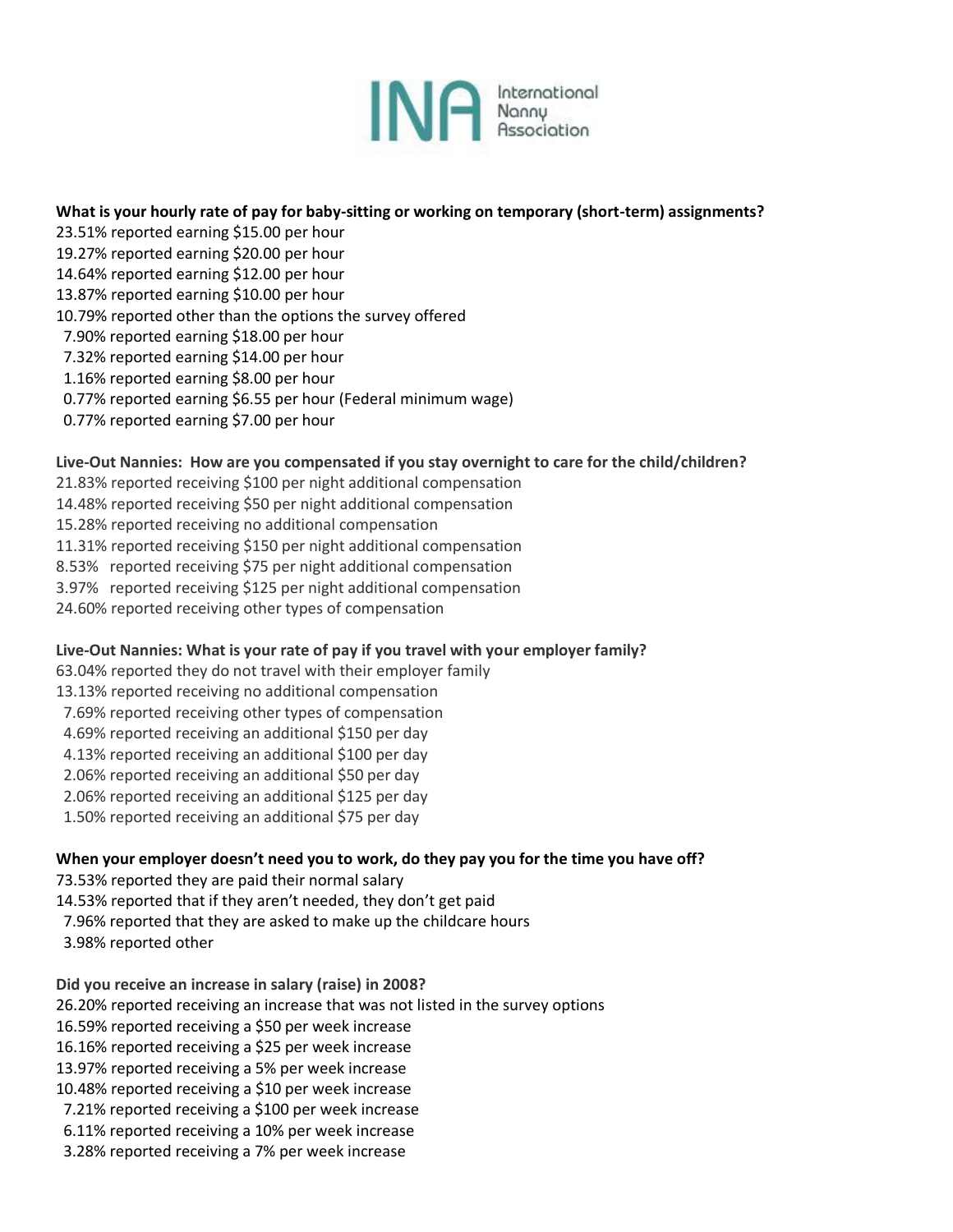

### **Did you receive a holiday gift or year end bonus in 2008?**

23.11% reported that their specific bonus was not listed on the survey options

- 17.54% reported receiving a bonus of one week's salary
- 15.74% reported not receiving a bonus or gift
- 15.25% reported receiving a generous gift (Between \$100 and \$500 gift or gift certificate)
- 13.44% reported receiving cash plus a gift (\$100 or larger gift or gift certificate)
- 8.03% reported receiving two weeks salary bonus check
- 3.61% reported receiving an extravagant gift (In excess of \$500)
- 2.13% reported receiving a one month salary bonus check
- 1.15% reported receiving more than one month salary bonus check
- (The gifts received included luxury services, travel, designer apparel and accessories)

### **Did your employer report your financial year end gift as income (taxed)?**

81.71% reported no 18.29% reported yes

## Breakdown of Salaries by State

Listed Alphabetically

## $\underline{A}$

Full time live out nannies in Arizona earn on average, \$14.73 per hour.

## **C**

Full time live out nannies in California earn on average, \$17.70 per hour.

Live-in nannies in California earn on average, \$658.33 per week and work an average of 45 hours.

Full time live out nannies in Colorado earn on average, \$15.70 per hour.

Full time live out nannies in Connecticut earn on average, \$17.89 per hour.

Live-in nannies in Connecticut earn on average, \$750.00 per week and work an average of 68 hours.

### **F**

Full time live out nannies in Florida earn on average, \$12.51 per hour.

Live-in nannies in Florida earn on average, \$700.00 per week and work an average of 58 hours.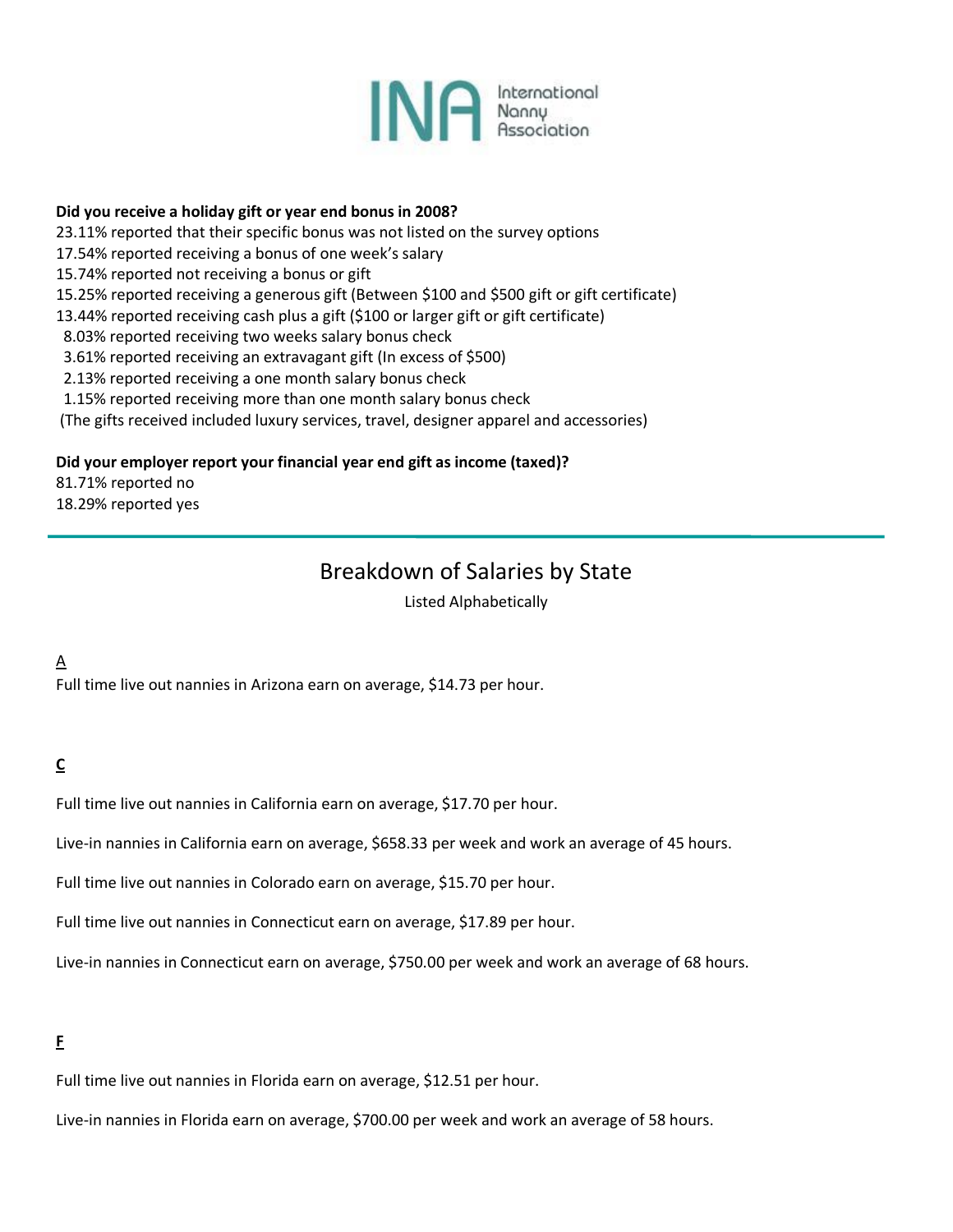

### **G**

Full time live out nannies in Georgia earn on average, \$15.17 per hour.

## **I**

Full time live out nannies in Iowa earn on average, \$11.87 per hour. Full time live out nannies in Illinois earn on average, \$13.75 per hour. Full time live out nannies in Indiana earn on average, \$12.77 per hour.

### **K**

Full time live out nannies in Kentucky earn on average, \$9.04 per hour.

#### **M**

Full time live out nannies in Maryland earn on average, \$13.33 per hour.

Live-in nannies in Maryland earn on average, \$450.00 per week and work an average of 51 hours.

Full time live out nannies in Massachusetts earn on average, \$16.04 per hour.

Live-in nannies in Massachusetts earn on average, \$525.00 per week and work an average of 60 hours.

Full time live out nannies in Michigan earn on average, \$12.03 per hour.

Full time live out nannies in Minnesota earn on average, \$15.42 per hour.

Live-in nannies in Minnesota earn on average, \$800.00 per week and work an average of 44 hours.

Full time live out nannies in Missouri earn on average, \$11.35 per hour.

### **N**

Full time live out nannies in New Jersey earn on average, \$15.87 per hour.

Live-in nannies in New Jersey earn on average, \$660.00 per week and work an average of 58 hours.

Full time live out nannies in New Mexico earn on average, \$13.73 per hour.

Full time live out nannies in New York earn on average, \$16.16 per hour.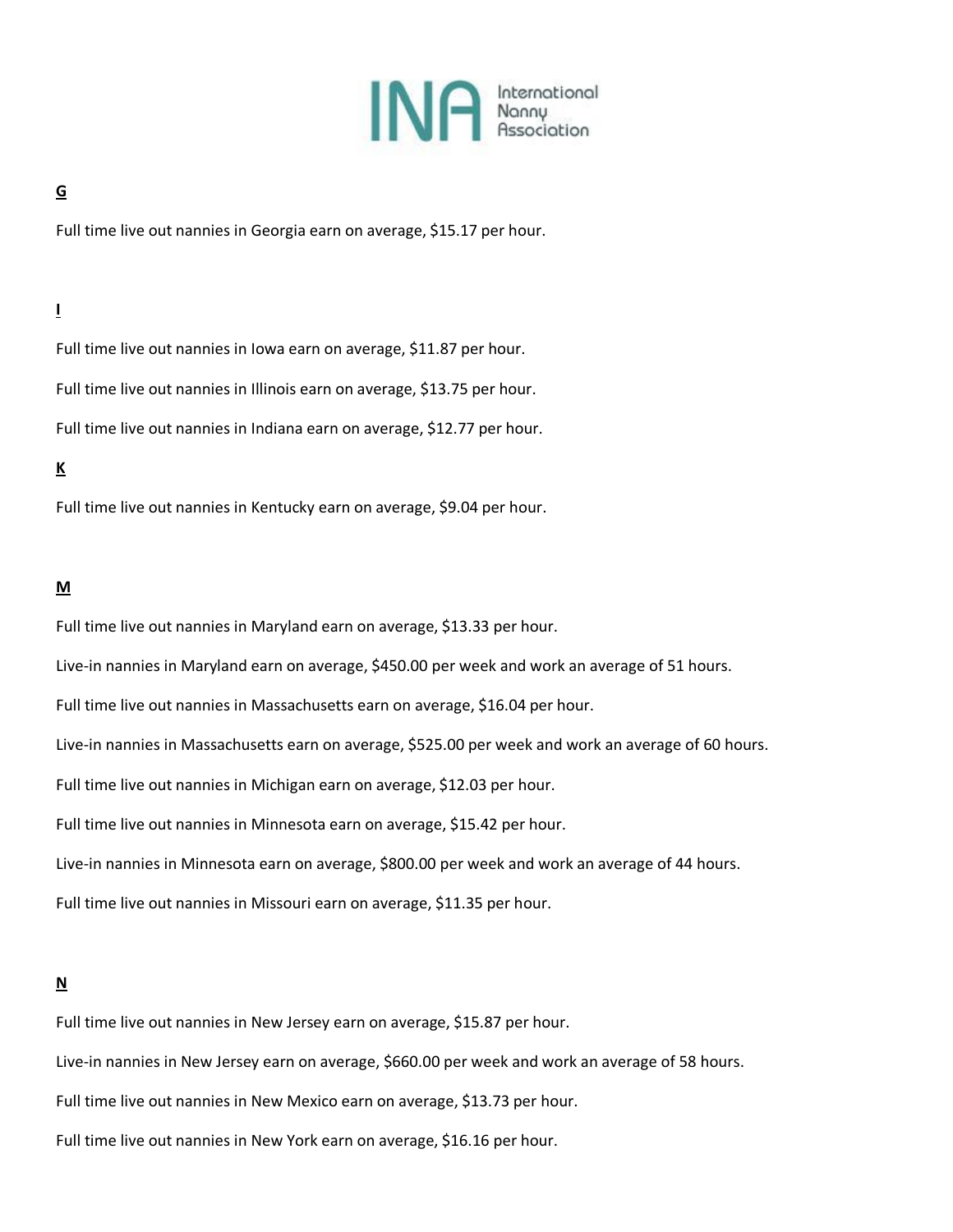

Live-in nannies in New York earn on average, \$708.00 per week and work an average of 54 hours.

Full time live out nannies in Nevada earn on average, \$10.05 per hour.

Full time live out nannies in North Carolina earn on average, \$14.09 per hour.

Live-in nannies in North Carolina earn on average, \$567.00 per week and work an average of 55 hours.

### **O**

Full time live out nannies in Ohio earn on average, \$13.66 per hour.

Full time live out nannies in Oregon earn on average, \$15.82 per hour.

### P

Full time live out nannies in Pennsylvania earn on average, \$15.10 per hour.

Live-in nannies in Pennsylvania earn on average, \$630.00 per week and work an average of 44 hours.

### **T**

Full time live out nannies in Tennessee earn on average, \$12.65 per hour.

Full time live out nannies in Texas earn on average, \$12.54 per hour.

### **V**

Full time live out nannies in Virginia earn on average, \$11.59 per hour. Live-in nannies in Virginia earn on average, \$450.00 per week and work an average of 40 hours.

### **W**

Full time live out nannies in Washington earn on average, \$17.89 per hour.

Full time live out nannies in the Washington DC, earn on average, \$16.28 per hour.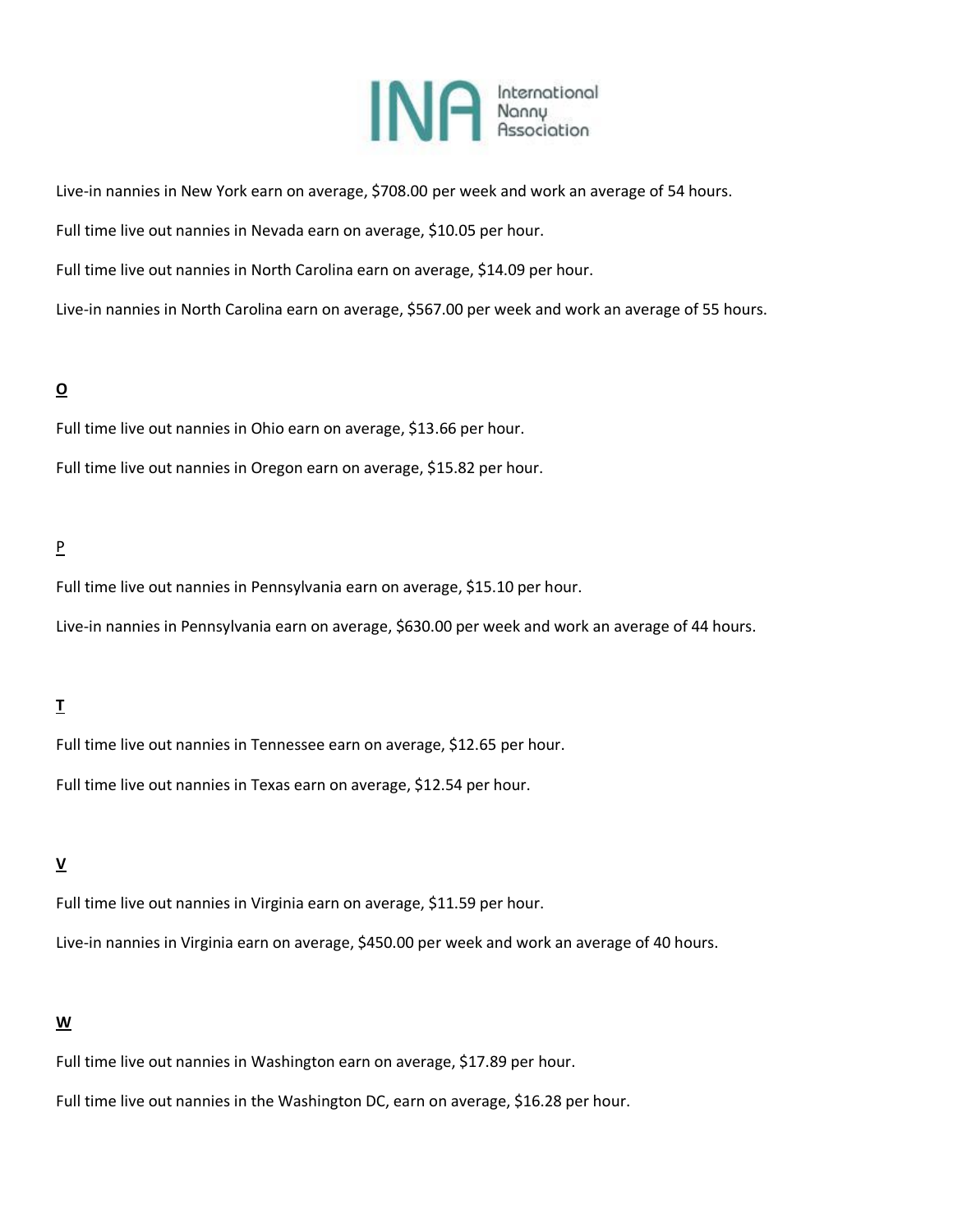

## Nannies and Professional Development

### **What resources do you to use to grow professionally?**

79% reported researching child care findings in books or on the Internet 59% reporting reading periodicals about child care and child development 29% reported attending community college or learning centers 25% reported attending meetings of local nanny groups 22% reported attending professional conferences 13% reported holding membership in national nanny associations

### **How do you keep current as a child care provider?**

82.82% reported keeping current with CPR and First Aid training

80.23% reported reading books and periodicals

37.93% reported holding membership in local nanny groups

29.66% reported attending continuing education classes

23.50% reported attending classes offered by community colleges or learning centers

28.69% reported attending professional conferences

16.00% reported other

# Notable Changes in Trends from 2006 INA Nanny Salary and Benefits Survey

- Reported unemployment rate among in-home childcare providers grew from 8% in 2006 to 13% in 2008 as reported in 2009.
- Reported number of live-out nannies grew from 78% in 2006 to 84% in 2008 as reported in 2009 and the number of live-in nannies declined from 16% in 2006 to 13% in 2008 as reported in 2009.
- In-home childcare providers caring for twins rose from 13% in 2006 to 38% in 2008 as reported in 2009.
- In-home childcare providers receiving 100% employed paid healthcare coverage dropped from 20% in 2006 to 17% in 2008 as reported in 2009.
- In-home childcare providers that report attending professional conference grew from 22% in 2006 to 29% in 2008 as reported in 2009.